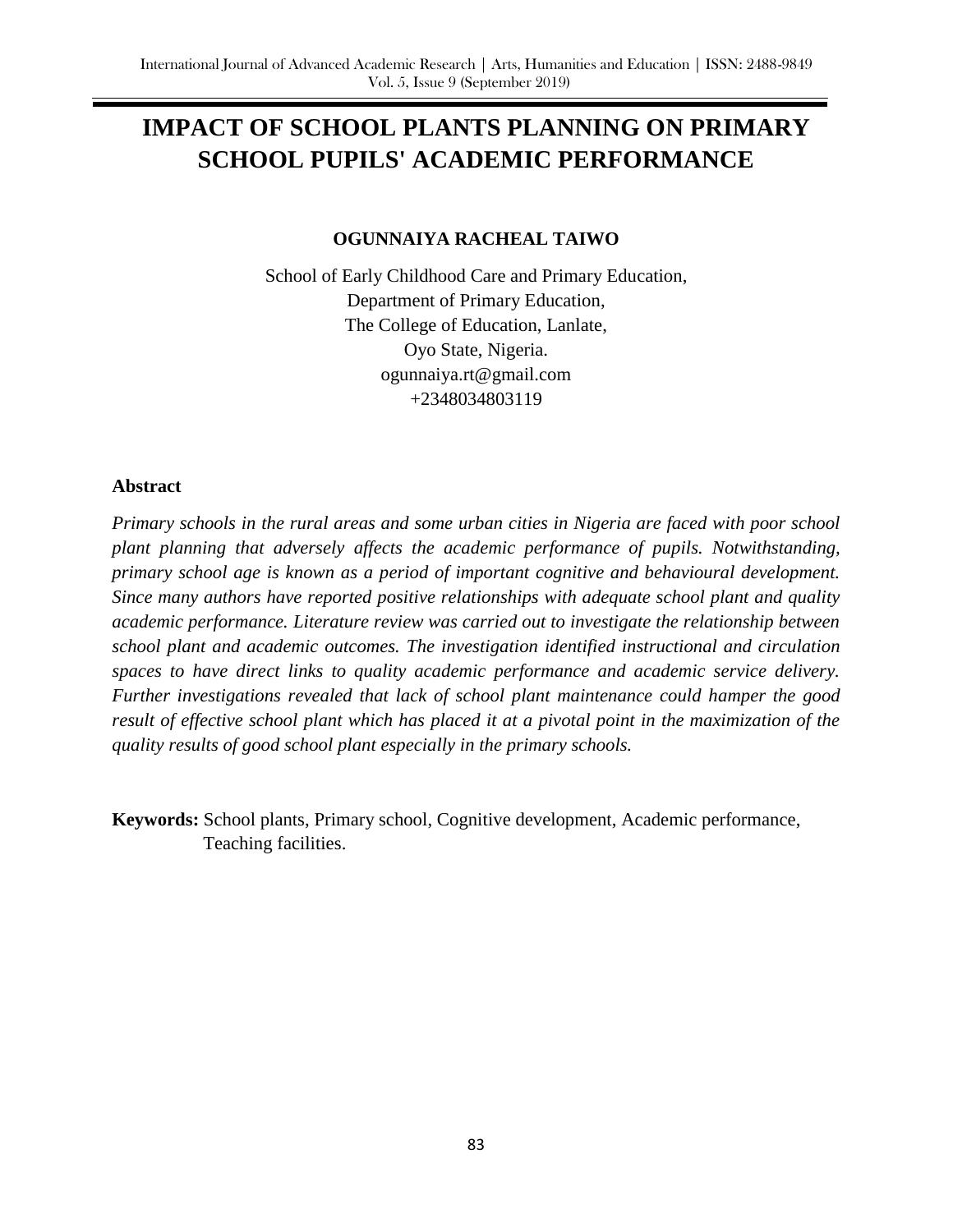## **Introduction**

Children undergo important developmental changes at elementary school years. This is a period of logical reasoning, adaptable attention, sophisticated perspective growth and blossoming of linguistic skills. It coincides with the development of mental stress and process understanding (Patnaik, 2008).

School plants are institutional means to achieving any educational goal. Many public schools in Nigeria are deficient of adequate school plants which mostly result to poor academic performance. Recently, a face-lift experience has begun to be gradually witnessed in the improvement of academic performance as a result of some intervention projects such as Millennium Development Goals (MDGs) which has metamorphosed into Sustainable Development Goals (SDGs), and higher institutions of learning are being rescued by Tertiary Education Trust Fund (TetFUND) interventions.

Despite the above mentioned special intervention projects, Adebayo (2009) stated that "a casual visit to any public school in Nigeria would reveal the extent to which these educational institutions have decayed". Educational facilities at all levels are in a terrible shape; schools are littered with battered structures; worn out equipment (where they are available at all); overcrowded classrooms; inadequate manpower in quantity and quality; instability in the academic calendar owing to strikes; very low teacher (staff) morale due to poor remuneration and working conditions".

In Nigeria, some state governments in the South-Western region such as Lagos, Ogun and Oyo have made primary school education free. According to Ololube (2009), the main objective is not just to create availability of fund for education need catering, but as for modalities to be put in place in ensuring effective utilization of the funds in running the educational system for the purpose of meeting the proposed goal.

Before going into the concepts of school plant planning, I will like to borrow leaf from Professor Gardner in Rinaldi (2013); with community involvement in effective school plant, children grow to be loved and feel cared for by the community such that when they grow up, they become humane citizens. This is in line with the opinion of Professor Carla Rinaldi that to educate implies building of identity and future which makes children to learn how to become better citizens of their communities and of the world (Rinaldi, 2013). That should be a conscious part purpose of education.

### **School plant concept**

Alimi *et al*. (2012) defined school plants as systems and structures that are put in place to enable educational institution function effectively and achieve its establishment objectives. Simply put, they are physical and spatial facilities that enable effective teaching, learning and in turn lead to the production of desirable results; an evidence of good academic performance. Nigerian educational system is still many decades behind to what is obtainable in a developed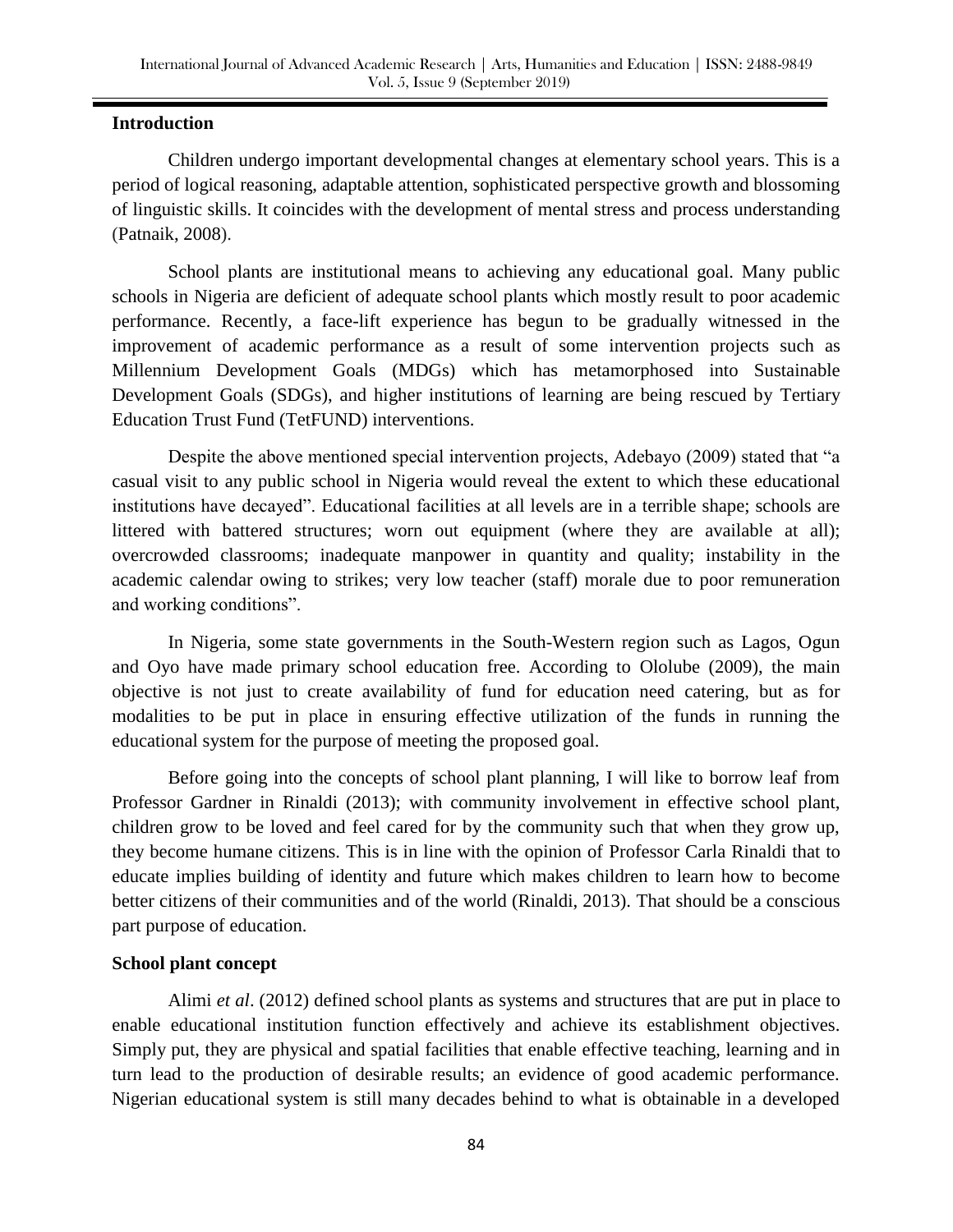nation. Based on the opinion of Maicibi (2003), institutions are made up of both human and nonhuman resources. An effective integration and utilization of these two resources will result to the achievement of institutional goals and objectives. An excerpt from Scales and Leffert (1999) in Olaniyan and Anthony (2013) on the effect of school plant on students has it that "adequate school plant is a sine qua non for higher grades, punctuality, higher attendance, scholastic competence, low disruption of school activities, fewer suspension rate of students, timely progression of students through grades, improved self-esteem and self-concept by students, reduction of students' anxiety, depression and loneliness as well as reduced substance abuse". School plants have shown to have a positive effect in improving the standard and quality of education (Ojedele, 2000).

Ideally, school plant is grouped into two types;

- 1. Direct teaching facilities
- 2. Non-teaching facilities (Ogunu, 2000)

Direct teaching facilities refer to academic instructional materials that have a direct link to teaching and learning while non-teaching facilities are non-instructional materials, that do not have a direct link to teaching and learning but could enhance quality service delivery.

From the view point of Odunfowokan (2011), school plant refers to the following: (i) Instructional Spaces: These include classrooms, auditorium, gymnasium, library, workshops, laboratory, arts room, home economics rooms, multipurpose rooms/halls, music area and any other space where students receive instruction. (ii) Administrative Spaces: These comprise principal`s office, clerk's office, staff room, Guidance Counselors' office and Health clinics. (iii) Circulation Spaces: These include corridors, lobby, staircases and other spaces where students recreate. (iv) Spaces for conveniences: These consist of toilets, cafeteria, kitchen, dormitories, custodian sheds and stores, and (v) Accessories: These include parks, garden, fields, courts and lawns.

Yusuf (2008) categorized school plant into subgroups namely: (i) landscape consisting of trees, grasses, lawns, hedges and accompanying paths, (ii) security facilities such as walls, gates, alarm system, phones, visitors' books, (iii) utilities such as electricity, pipe-borne water/borehole and transport facilities, (iv) educational equipment such as computers, chalkboard, chalk, chart, flannel graph, beakers, burette, pipettes, test tubes, thermometers, weighing balances, map, glass jars, globes, (v) office equipment such as cupboards, generator, typewriter, photocopying machines, (vi) sports facilities like football, table tennis, basketball, (vii) classroom/educational equipment such as chairs, desks, tables, chalkboards, dusters, wash-hand basin, napkins, chalk (viii) buildings like classrooms, administrative blocks, library, laboratories, health blocks, kitchen, examination hall, dining hall, assembly hall, clinics, rest rooms, toilets, hostels, store, staff rooms, workshops, and (ix) play grounds including football, volley ball, basketball and badminton, tennis court, swing slide ground. With these, there will be a proper implementation of curriculum for effective classroom instruction delivery. A study carried out by Wordu and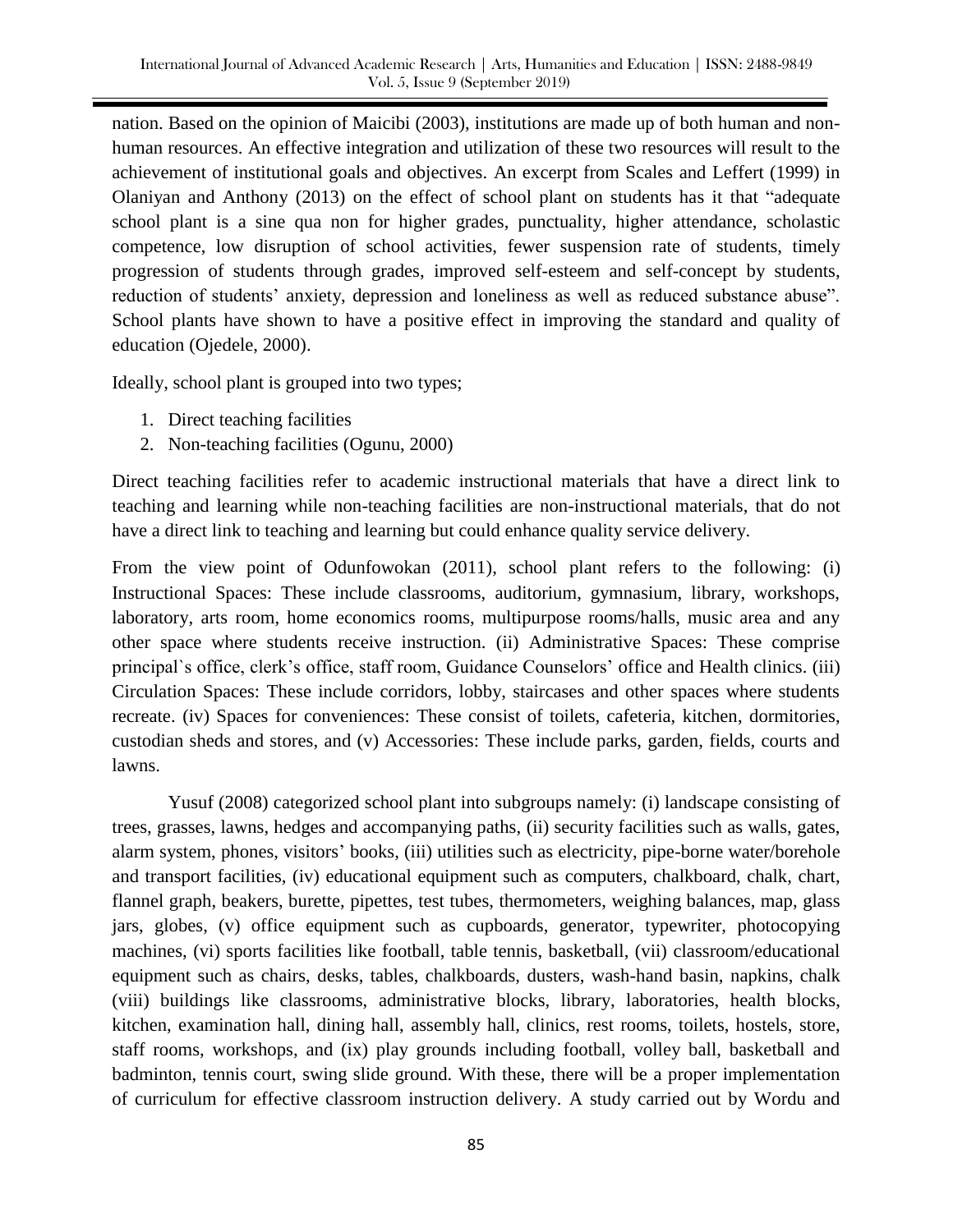Oneobari (2019) revealed that academic performance has positive relationship with each aspect of school plant such as instructional materials, library facilities, school building design and science laboratory provision.

#### **School plant and pupils' academic performance**

The extent and quality of the plant planning such as site selection, size of classrooms, quality and size of library, types of sporting facilities, electrification etc. will determine the quality of education that will be provided by the proposed school. Asiabaka, (2008) opined that the level of education planned for will determine the nature and types of the school plant to be provided.

In selecting a school site, accessibility and proximity is a vital factor to be put into consideration. From my observation and personal communications, many pupils in public schools trek daily to school; some cover up to 2 km. This is in line with the observations of Arubayi (2005) and Duze (2005) that a majority of pupils in Nigerian schools especially in the rural areas, walk long distance to and from school on daily basis. This definitely has a negative impact in their academic performance as it could promote absenteeism, fatigue leading to loss of concentration and interest in school activities, with indirect negative effects on delinquency and indiscipline. Therefore, schools should be sited in close proximity to pupils with good road networks to enhance its accessibility. Another important factor to consider should be the geographical location of the school. The location of a school has impacts on the conduciveness of learning, teaching and also on the average academic performance obtained of the pupils. School should not be sited near markets, hospitals, highways, railway stations, refineries, churches that conduct services during school hours, campaign grounds, industries, or close to hazardous environments like rivers, steep hilltops, high tension electric lines, or close to dreaded or bizarre environments like mortuaries, burial grounds, and ritual shrines (Ebinum *et al*., 2017). Unconducive learning environment has been implicated to lower academic performance among pupils and students such that they breed distractions of different sorts. On that note, Ajayi and Yusuf (2010) indicated poor learning outcomes to manifest in poor students' academic performance in both internal and external examinations. Primary schools should be sited on plain grounds and not on unfavourable topographies such as slopes, rocks, and swampy area as they can be source of accidents for pupils especially during their play time. Some of these accidents could be casual or fatal; a situation that can hamper academic performance. Bakare (2004) reported that school topography could affect the academic performance of the learners. There are conflicting views about effect of school site on academic performance. Bankole (2003) and Osiki (2004) in their different studies found out that there was no significant relationship between school site and learning outcomes while Ajayi and Yusuf (2010) reported the outcome of their study, that there is a significant relationship between school site planning and learning outcomes. This report further stated that even in the midst of better job commitment, administrative effectiveness, appreciable incentives for teachers and pupils, wrong school siting will not guarantee effective learning outcome. That in fact will lead to negative academic performance.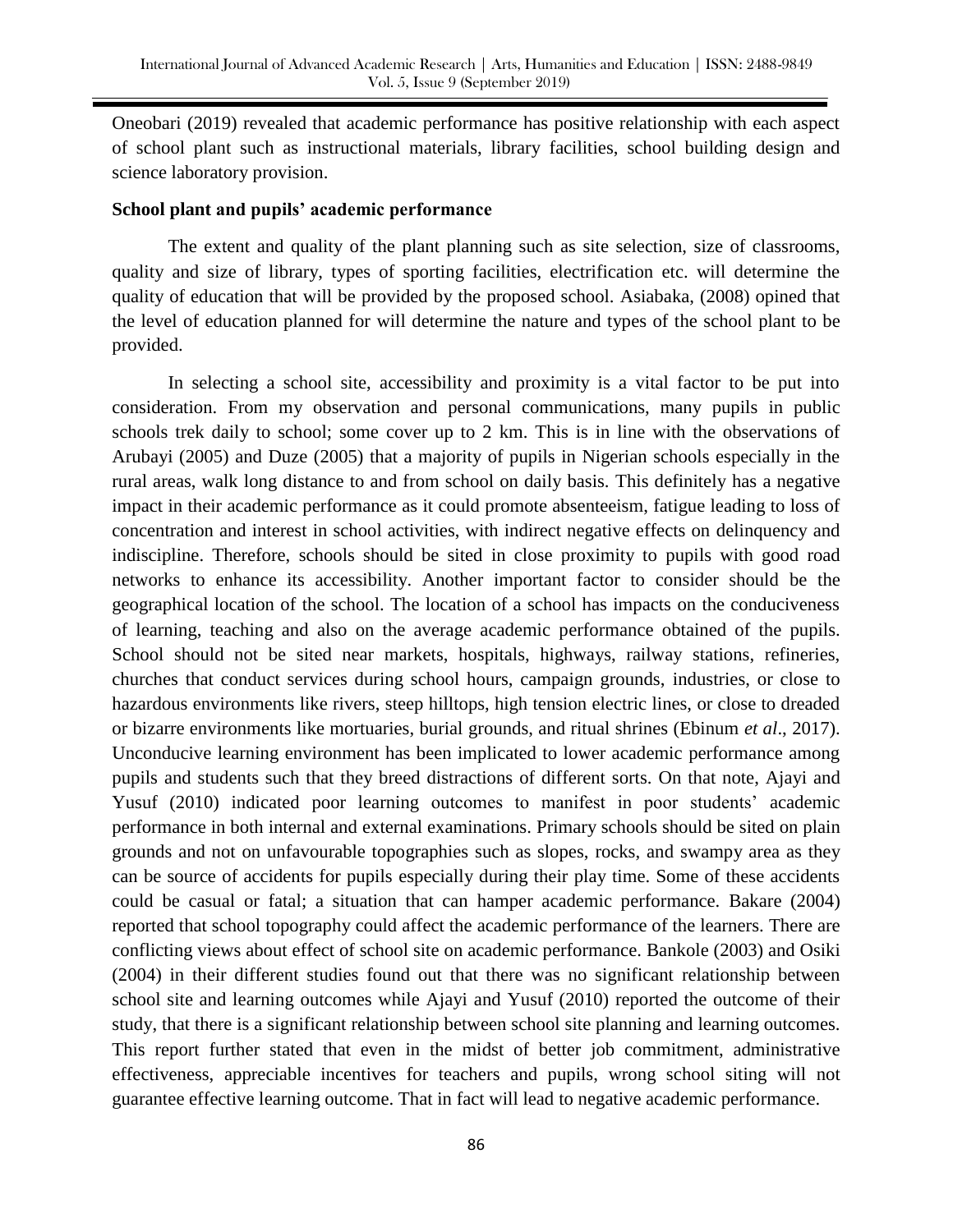Classroom and other instructional spaces should be planned in such a way that allows for cross-ventilation and other conducive learning environment. Classroom and its facilities assist learning process especially in primary schools where audio, visual and audio-visuals aid in effective subject delivery and enhance pupils' understanding and retention. Since instructional space is directly linked with teaching and learning activities, it has a positive relationship with academic performance which is in tandem with the result of the findings of Ajayi and Yusuf (2010). Moreover, a well-equipped administrative space can be linked to quality service delivery. Conversely, a study conducted by Ajayi and Yusuf (2010) revealed that there is non-significant relationship between administrative space planning and students' learning outcomes, an implication that better administrative space planning may not warrant better learning outcome.

Good recreational facilities will invariably enhance body and mind development of pupils. The primary school age is known for cognitive development. Indoor games such as chess and ludo will enhance cognitive and behavioural development as they require brain tasking and also expose the pupils involved to the concept of thinking outside the box. This will invariably boom their academic performance especially in sciences, verbal and quantitative reasoning. There exists a direct relationship between recreational facilities including its use in learning outcome (PEB Exchange, 1998).



**Figure 1: Direct effects of effective school plant on primary school pupils**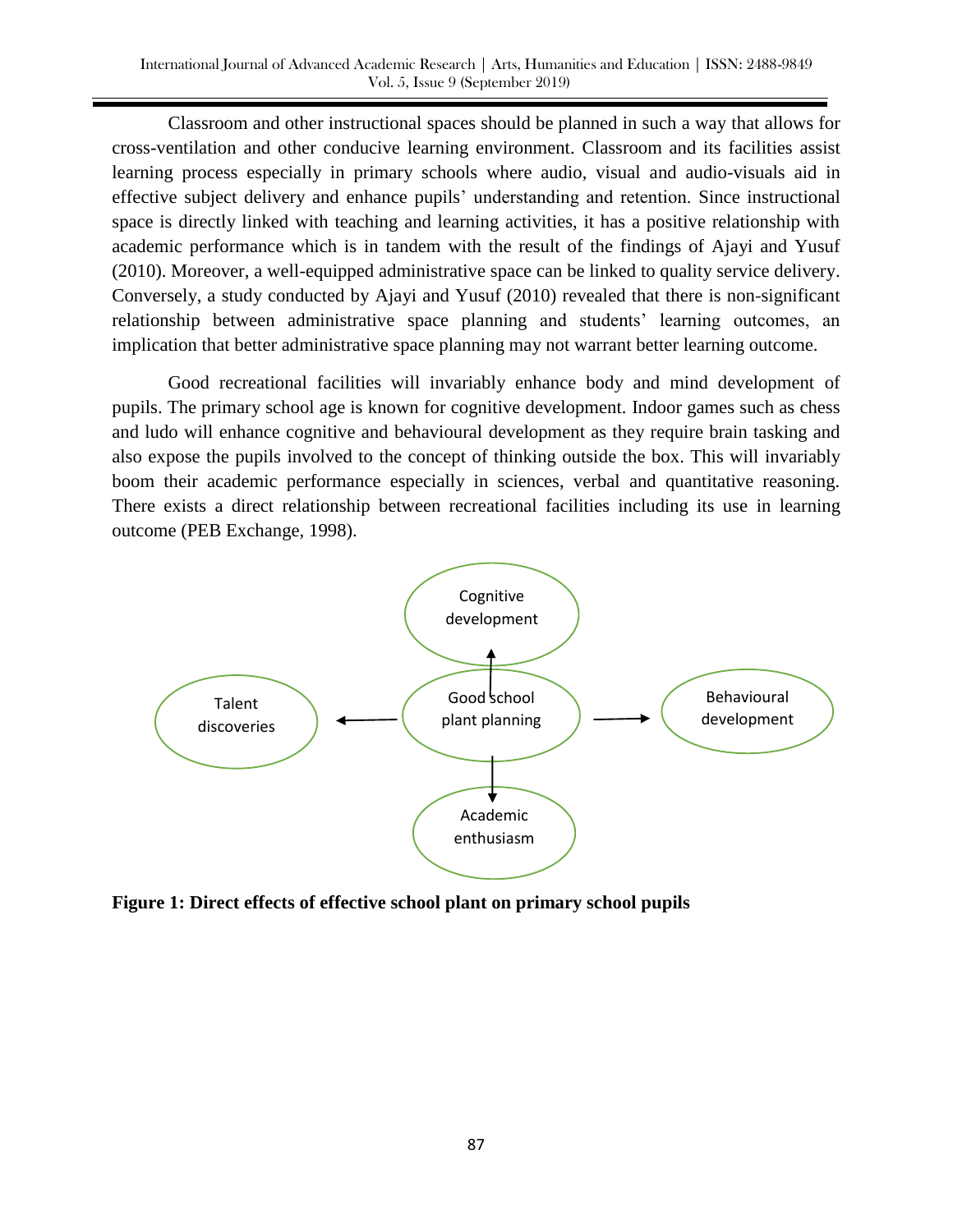# **School plant maintenance**

Having known some importance of school plant in primary school pupils' academic performance, it has become pertinent to look inward on maintenance of school plant for effective service delivery. Facilities used daily are prone to ageing, extreme weather conditions and some many other ill effects. Nigeria has a poor maintenance culture as a result of which many facilities are underutilized. Otu (2002) and Asiegbu (2014) have admitted that school plant is poorly maintained at all levels of education. Studies have revealed the importance of school plant to academic performance. Sani (2007) reported a significant positive and high relationship exist between school plant maintenance and student academic performance.

In conclusion, effective school plant planning has been implicated to have a positive effect on academic performance of pupils. Therefore, cautions should be taken in planning and development of school plant for efficient academic service delivery.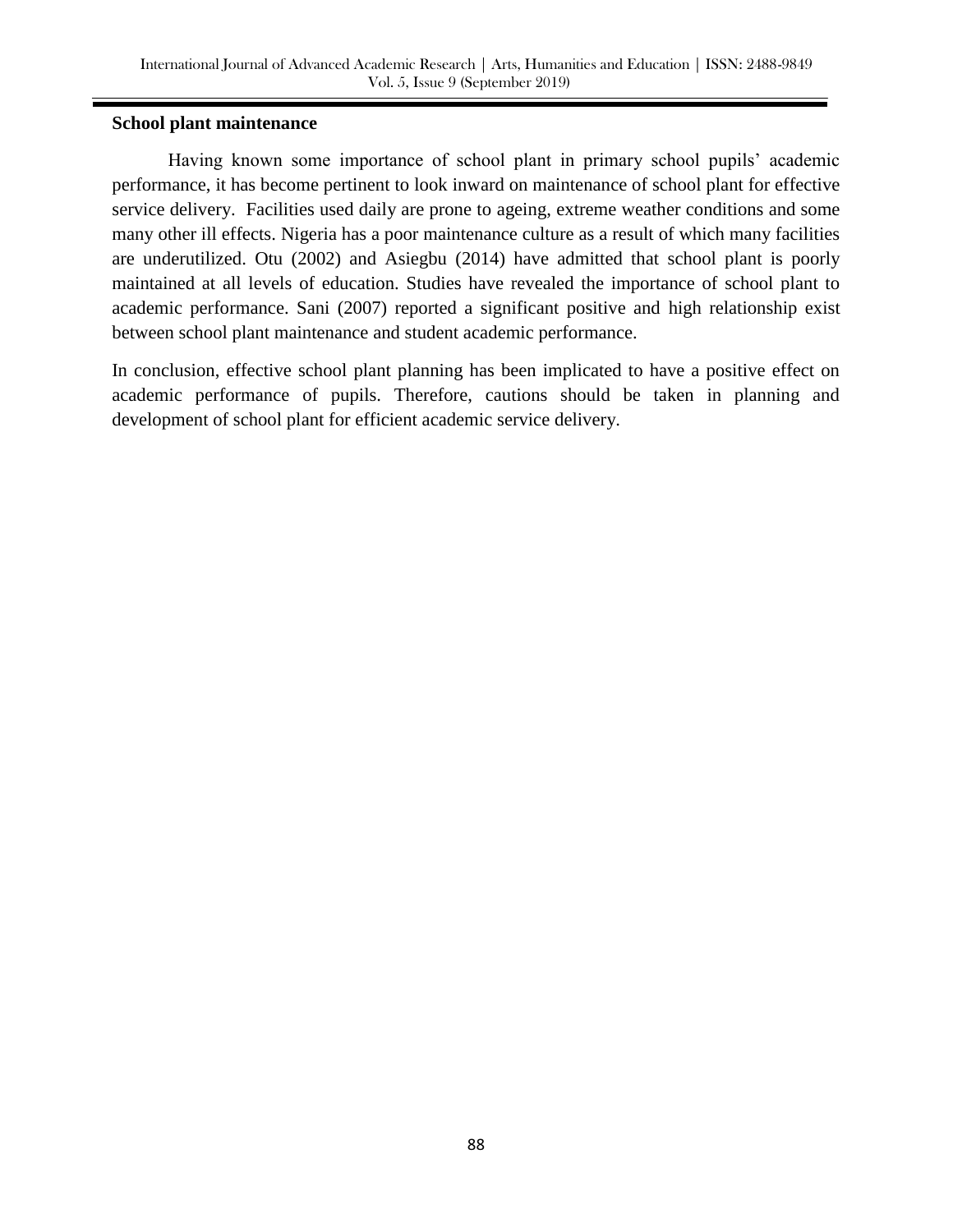#### **REFERENCES**

- Ajayi, I. A., Yusuf, M. A. 2010. School Plants Planning and Students' Learning Outcomes in South West Nigerian Secondary Schools, *International Journal of Educational Sciences*, 2:1, 47-53.
- Alimi, O.S., Ehinola, G.B., Alabi, F.O. 2012. "School types and academic performance of students in Ondo State, Nigeria". *School Administration and Management*. 1(1): 19-41.
- Arubayi, E.A. 2005. "Comparing average distance travelled to schools by students in primary and secondary schools in Delta and Edo States and its effect on attendance." *Delsu Journal of Educational Research and Development*. 4 (1): 1-9.
- Asiabaka, I. P. 2008. The Need for Effective Facility Management in Schools in Nigeria. *New York Science Journal*. 1(2): 10-21.
- Asiegbu, E. C. 2014. School plant maintenance. In G. O. Unachukwu & P. N. Okorji (Eds.), *Educational management. A skill building approach* (pp. 213-338). Onitsha: Rex Charles and Practice.
- Bakare, C. G. M., 2004. Mass Failure in Public Examinations: Some Psychological Perspectives. Monograph, Dept. of Guidance & Counselling, University of Ibadan, Ibadan.
- Bankole, M.F. 2003. *School Mapping and Resource Supply as Correlates of Students' Academic Achievement in Ekiti State Secondary Schools.* M. Ed. Thesis, Unpublished. Nigeria: University of Ado-Ekiti.
- Duze, C.O. 2005. "Attrition rates in primary schools in Anambra State." Unpublished Monograph.
- Ebinum, U. S., Akamagune, N. E., Ugbong, B. I. 2017. The Relationship Between School Distance and Academic Achievement of Primary School Pupils in Ovia North-East LGA, Edo State, Nigeria. *International Journal of Advanced Research and Publications* 1(5): 427-435.
- Maicibi, N.A. 2003. *Human Resource Management Success.* Kampala.Net Media Publication. Ltd. UgandaMakau
- Odufowokan, B.A. 2011. School Plant Planning as a Correlate of Student's Academic Performance in South-West Nigeria Secondary Schools. *International Journal of Business Administration*. Vol.2 (2): 41-47.
- Ogunu, M. 2000. Introduction to educational management*. Benin* City: Mabogun Publishers.
- Ojadele, P.K. 2000. "Maintaining School Plant for Educational Effectiveness and Efficiency in a depressed Economy": Nigeria: NIEPA.